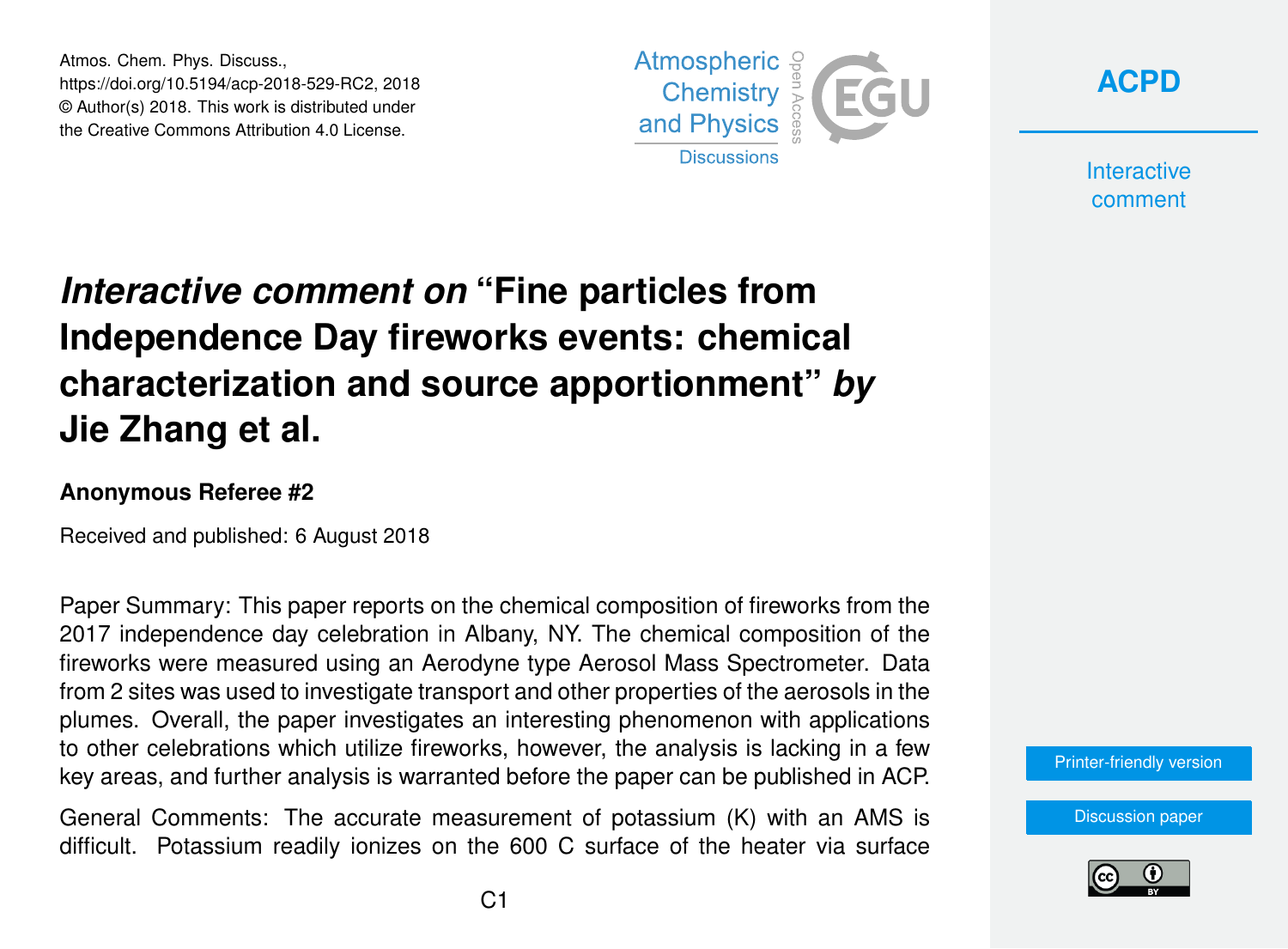ionization. Tuning/detuning of the heater bias in the instrument is important to minimize the surface ionization signal in the resulting mass spectrum since it is not quantitative. The difference in noted RIE for K in this work compared to other work is likely due to different tuning of the instruments and enhancements in surface ionization generated K in this work (page 6 lines 9-14). Ion signals resulting from K surface ionization at m/z 39/41 are more broad than other ion signals as a result of the ionization occurring in a spatially separate area of the ionziation region of the AMS compared to EI ionization. The authors are encouraged to look at and include the raw mass spectra signal for these ions in supplementary information (e.g. see supplementary section in Aiken et al. 2009). Given the uncertainty in the K and the lack of details in the paper, the organic potassium discussion and ion balance may need to be removed or updated with additional analysis. On page 3 line 5, the authors state that potassium evaporates and ionizes slowly. This is not always the case, and is dependent on the anion paired with K. KNO3 boils at 400 C, lower than the vaporizer temperature of the AMS, while K2SO4 boils at nearly 1700 C, so will take much longer to come off of the vaporizer.

The measurements were performed at 2 different sites approximately 9 km apart (Page 3 line 9). Another key difference in sites is the sampling heights which is mentioned, but not discussed in detail. The ASRC site measures at an altitude of 81m, whereas the ACHD site measures at only 8 m above the ground. Is there anyway to clearly identify that the plumes measured at the 2 sites are similar? Could local emissions from people at the ground and commercially available fireworks/sparklers be contributing to the lower sampling height ASRC? As the authors indicate, the lidar data suggests an elevated plume at 400 m, so are the lower altitude sampling locations more likely sampling ground level emissions mixing up, or higher altitude emissions mixing down? This is an important question since the chemical composition may either be for large fireworks or for consumer fireworks which may have significant differences (e.g. sparklers vs rockets etc.).

The PMF analysis of the data is interesting, but the authors provide no details in why

## **[ACPD](https://www.atmos-chem-phys-discuss.net/)**

**Interactive** comment

[Printer-friendly version](https://www.atmos-chem-phys-discuss.net/acp-2018-529/acp-2018-529-RC2-print.pdf)

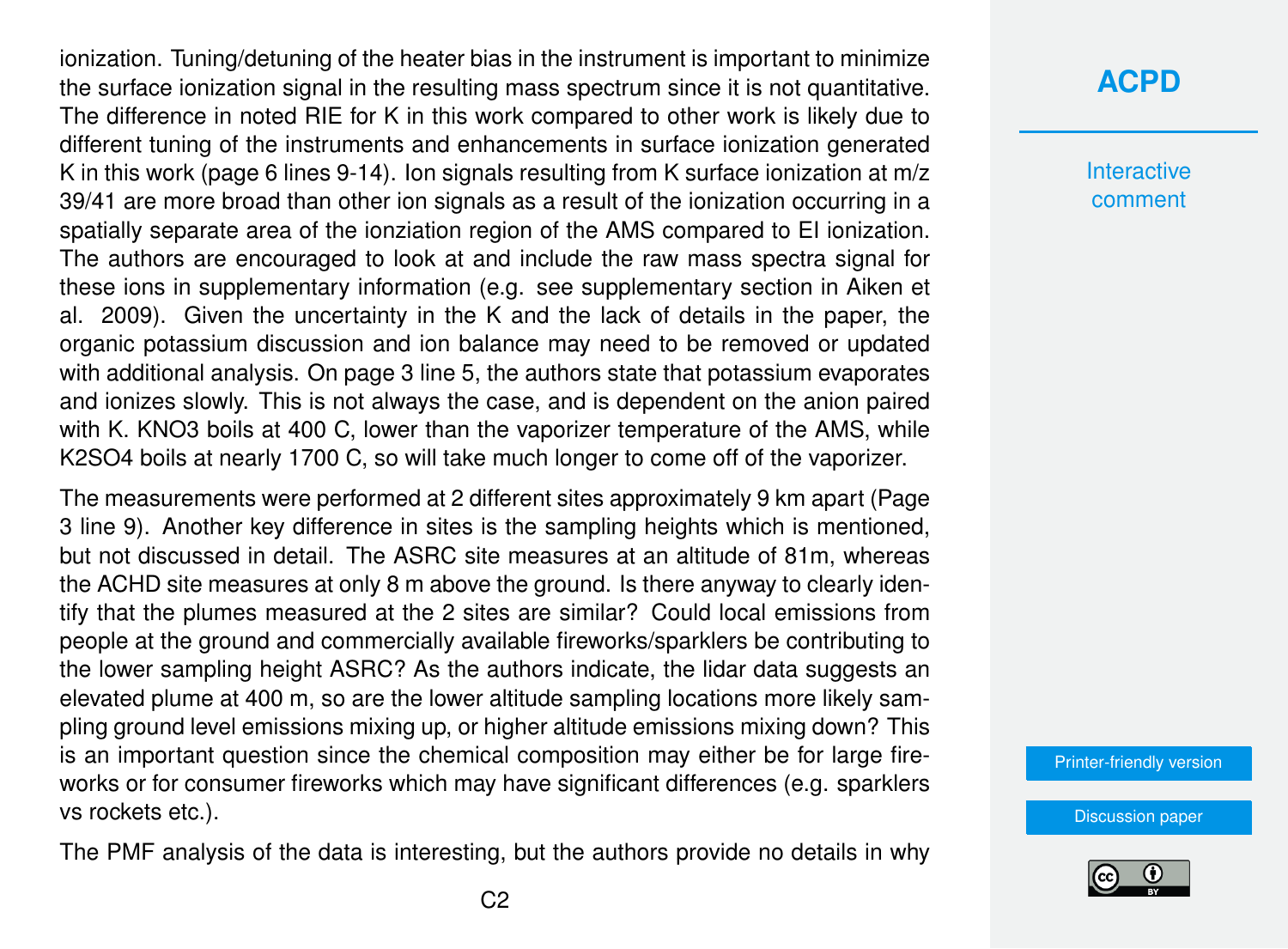the 5 factor solution was chosen over higher or lower factor solutions. Did the authors investigate any rotation of the data using the fpeak parameters? In the supplementary, the mass spectrum for the HOA spectra has a higher signal from m/z 55 than 57, this may indicate a mixed cooking and traffic factor (see Mohr et al. 2012). Figure 5 indicates that the difference between the FW and the LV-OOA is primarily due to lower m/z 44 (and by frag-table extension m/z 28) and BBOA markers 60 and 73. While this graphic is useful, it may be more helpful to show this as a % change: (LV-OOA-FW-OOA)/LV-OOA \* 100% (e.g. Alfarra et al. 2006). Further, given that BBOA is also elevated anytime the the FW-OOA is elevated, could these two factors be "trading mass" to make up for non-static source mass spectra?

Specific Comments: Page 4 line 9: With a 9 meter inlet and a silica diffusion dryer, could the authors comment on the estimated line losses from their sampling inlet?

Figure 7 should remind the reader of the EDT UTC time difference, or better, change the axis to local time (EDT).

References: Aiken, A. C., et al.: Mexico City aerosol analysis during MILAGRO using high resolution aerosol mass spectrometry at the urban supersite (T0) - Part 1: Fine particle composition and organic source apportionment, 9(17), 6633–6653, 2009.

Alfarra, M. R., et al.: A mass spectrometric study of secondary organic aerosols formed from the photooxidation of anthropogenic and biogenic precursors in a reaction chamber, ACP, 6(12), 5279–5293, 2006.

Mohr, C., et al.: Identification and quantification of organic aerosol from cooking and other sources in Barcelona using aerosol mass spectrometer data, ACP, 12(4), 1649– 1665, 2012

Ulbrich, I. M., et al.: Interpretation of organic components from Positive Matrix Factorization of aerosol mass spectrometric data, 9(9), 2891–2918, 2009.

**Interactive** comment

[Printer-friendly version](https://www.atmos-chem-phys-discuss.net/acp-2018-529/acp-2018-529-RC2-print.pdf)



Interactive comment on Atmos. Chem. Phys. Discuss., https://doi.org/10.5194/acp-2018-529,